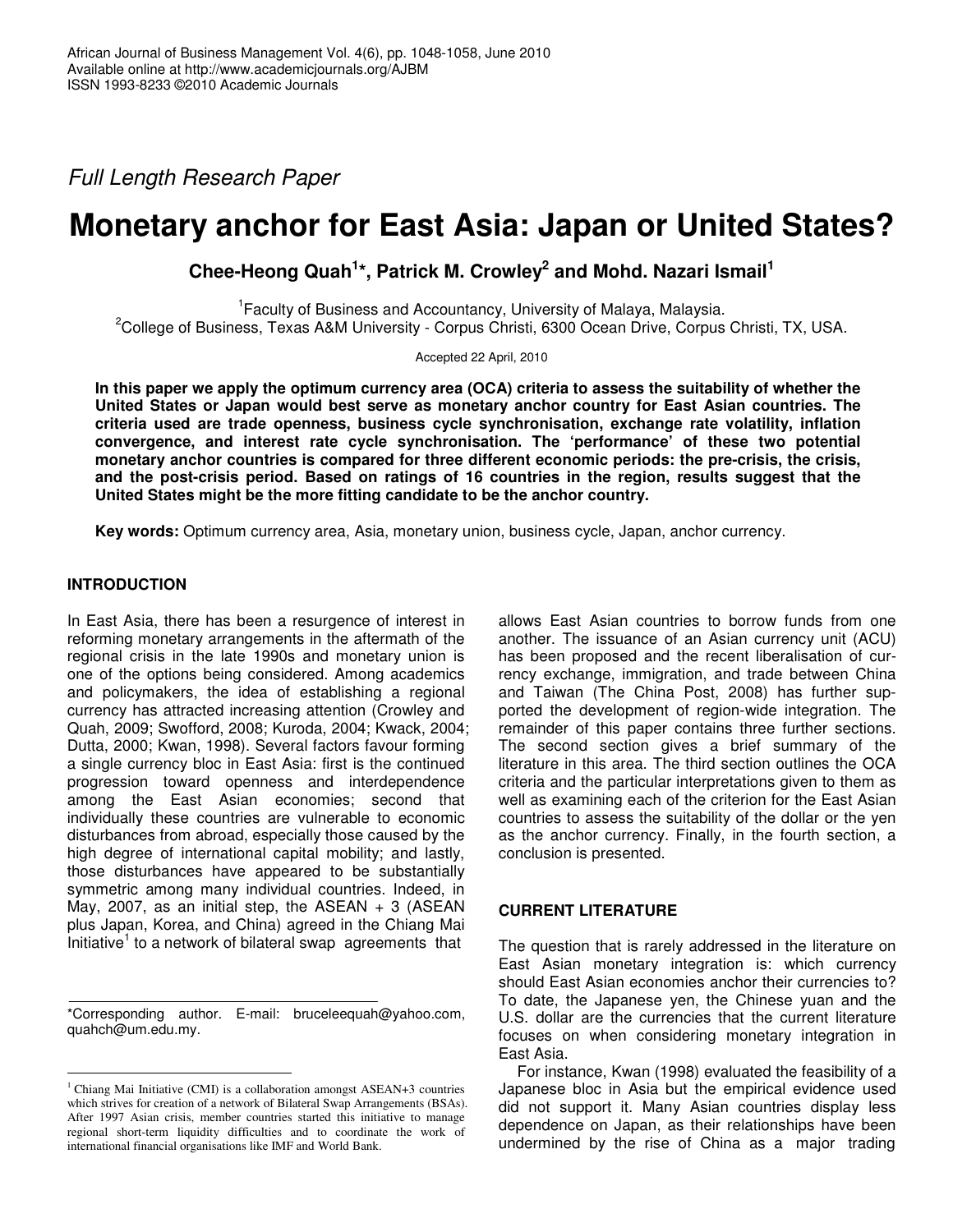partner and the emergence of the Asian Newly Industrialised Economies (NIEs) as major investors in these countries. As noted by Kwack (2004), besides Japan, China continues to play a leadership role in the push for greater regional monetary integration and cooperation. Nevertheless, Hefeker and Nabor (2005) argued that even though China would eventually become a more important destination for Asian products than Japan, it is rather unlikely that the yuan will assume a dominant role immediately; the Chinese financial markets are still underdeveloped and its foreign capital flows are still heavily controlled. The second piece of evidence against Japan being the anchor for a monetary union is based on the criterion of homogeneity in economic structure. Finally, the inflation rate in Japan has been much lower than in other East Asian countries, which is partly due to the prolonged downturn in the Japanese economy during the 1990s and 2000s.

Lim (2005), in a related study found that co-movements of prices could support a common dollar or yen area for Hong Kong, South Korea, Malaysia, the Philippines, Singapore, and Thailand. It was also found that countries whose exchange rates had diverged significantly from the Japanese rate are South Korea, Malaysia, and Thailand. Apart from Hong Kong, none of the East Asian currencies had a long-run cointegrating relationship with the Japanese yen. In spite of this, in the empirical optimum currency area (OCA) literature, several authors have designated Japan as the appropriate anchor country when assessing the feasibility of East Asian monetary union. Font-Vilalta and Costa-Font (2006), for instance, analyzed the synchronisation of exchange rates, synchronisation of business cycles, synchronisation of interest rates, and trade linkages with Japan for five East Asian countries. Meantime, Ibrahim (2008) studied the feasibility of monetary union in East Asia by using Japan as the anchor and two sets of convergence criteria. These studies are supported by Bowman (2004) who claimed that the US dollar has already declined in importance in the post-crisis East Asia whilst Australia and Japan are becoming increasingly important regional influences.

On the other hand, some scholars have stressed the supremacy of the dollar in East Asia. For example, Chow et al. (2007) have confirmed Frankel and Wei's (1994) finding that the dollar plays a prominent role in the exchange rate policies of East Asian economies beyond the short run. Moreover, as McKinnon and Schnabl (2004) point out, the dollar is widely used as the invoice currency for most East Asian trade even though Japanese trade in the region is as large as that of the US; only about half of Japan's overall exports are invoiced in yen, while three quarters of its imports are invoiced in dollars. Also, Rogoff (2005) has shown that many developing countries in East Asia still have high levels of debt dollarisation in the post-crisis era. Given the above, this paper attempts to assess the appropriateness of whether the US or Japan should be the monetary anchor for any potential East

Asian monetary standard. The evaluation is based on five OCA criteria that are dependent on a reference country, and are defined here as trade openness, synchronisation in business cycles, volatility of the real exchange rate, inflation convergence, and synchronisation in real interest rates. Also, while the mainstream OCA literature has rarely included the less 'popular' countries, namely Brunei, Cambodia, Laos, Myanmar, Vietnam, Macau, and India, this paper extends the investigation of the OCA criteria to these countries bringing the number of countries to a total of 16. $^2$  The inclusion is crucial because the more the participants in a monetary union, the larger the pooled stock of reserves, and so the greater the sustainability of that union. Besides, any study of East Asian monetary integration would not be complete if any of the 10 ASEAN member countries were omitted from the sample.

## **OPTIMUM CURRENCY AREA CRITERIA**

The foundations of the OCA theory were laid out by Mundell (1961) and McKinnon (1963), before being refined by, among others, Kenen (1969) and Krugman (1990). The OCA theory outlines criteria under which a country can reap large benefits and/or substantially reduce the cost of joining a currency area. In this section, five reference-dependent criteria are interpreted and assessed for 16 countries across three economic periods, the 'pre-crisis' period, the (financial) 'crisis' period, and the 'post-crisis' period. Due to data constraints, the precrisis period is set to be 1981 - 1996 $^3$ , the crisis period, 1997 - 2000, and the post-crisis period, 2001 - 2007. 4

#### **Trade openness**

The OCA theory suggests that countries which trade a great deal with each other are good candidates for monetary integration as the benefits in terms of transaction cost savings will be enhanced (McKinnon, 1963). Accordingly, Bayoumi and Eichengreen (1997) have detected that European countries which have the greatest levels of bilateral trade have also experienced the greatest increase in their readiness for monetary integration. In effect, as suggested by Edison and Melvin (1990), in choosing which currency to peg to, a country should use a bilateral trade criterion.

A bilateral trade intensity measure, as used by Artis

<sup>2</sup> Countries examined here are China, Hong Kong, Korea, Taiwan, Cambodia, Indonesia, Laos, Malaysia, Myanmar, the Philippines, Singapore, Thailand, Vietnam, India, Macau, and Brunei. Candidate reference countries are the United States and Japan. India is included to reflect its growing dominance in the region and the world. The country codes used are displayed in Table A.1, Appendix.<br> $3,1081,100$ 

<sup>1981–1996</sup> is part of the period prior to the Asian crisis when the region experienced high economic growth—coined by the World Bank as the "East Asian Miracle" (Calomiris and Beim, 2000). Therefore, it is worth to analyze this period separately.

<sup>4</sup> See Table A.1, Appendix for data definitions and sources.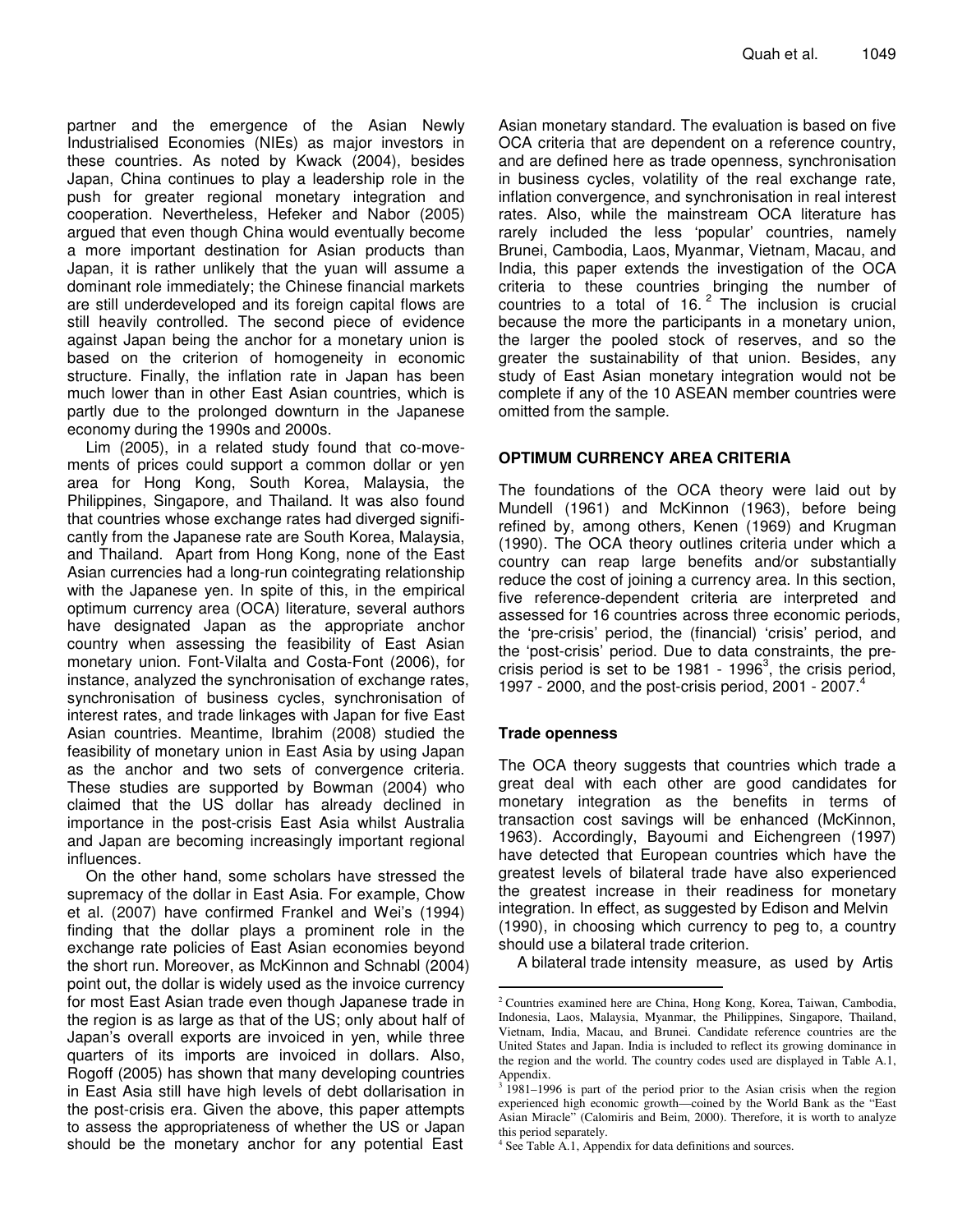and Zhang (2001), Boreiko (2003), and Nguyen (2007) is adopted here to measure a country's trade openness with the reference country. For any country *i* , trade openness with the reference country is measured by bilateral trade intensity,  $(x_{i,r} + m_{i,r})/(x_i + m_i)$  where  $x_i$  and  $m_i$  are the exports and imports of goods of a country in question and subscript *r* indicates destination to or source from the reference country. For ease of comparison, the trade openness differential subtraction of the bilateral trade intensity with Japan from that with US is used here. A positive differential shows that the trade with the US is more substantial than that with Japan while a negative differential shows that the trade with Japan is more significant than that with the US. Period averages are used.

Figure 1 shows the trade openness differentials for the pre-crisis period, the crisis period, and the post crisis period. The countries can actually be classified into two groups: the US group those that depend more on thee US than on Japan for trade (positive differential), and the Japan group-those that depend more on Japan than on the US for trade (negative differential). The findings reveal that majority of them belong to the US group. In this group, Cambodia has the highest trade dependence on the US, while Hong Kong, Korea, Taiwan, and the Philippines can be seen shifting their trade dependence from the US towards Japan. As for the Japan group, Brunei has the highest trade dependence on Japan and whilst the countries in this group still rely more on Japan for their trade, their trade dependence has been shifting towards the US. These shifts are especially high from the pre-crisis to the crisis period. Whilst all countries in the Japan group appear to have reduced their reliance on Japan in the crisis period, only half of those in the US group seem to have done the same in terms of their trade with the US. In light of this, the US group is more resilient than the Japan group in time of economic crisis.

To conclude, there is reason to believe that East Asia has been relying more on the US than on Japan for trade. Out of the 16 countries, only five have maintained a greater trade reliance on Japan across all periods. As far as the bilateral trade linkage criterion is concerned, the US is most probably more dominant than Japan.

# **Business cycle synchronisation**

It is clearly understood that when business cycles are synchronised between two countries, the argument for flexible exchange rates which serve as a shock absorber to resolve asymmetric recessionary or inflationary pressures becomes largely irrelevant. In light of this, the higher the business cycle synchronisation of an East Asian country with the reference country (US or Japan), the stronger the argument that that reference country should be the anchor.

In terms of measurement, it has become popular to

implement this OCA criterion according to the synchronicity of business cycles by evaluating the crosscorrelation of the cyclical component of output at business cycle frequencies. In this paper, the method of Gerlach (1988) and Baxter and Stockman (1989) is adopted where synchronicity in output is identified by cross-correlation of the cyclical components of annual real GDP series detrended by applying Hodrick-Prescott (H-P) filter<sup>5</sup>.

Figure 2 exhibits the business cycle correlations of the countries vis-à-vis the reference cycles of the US and Japan in the pre-crisis period. Clearly, the East Asian region can be divided almost equally into two mutually exclusive groups; the US group which has positive correlations with the US cycle but negative or zero correlations with the Japanese cycle, and the Japan group which has positive association with the Japanese cycle but is negatively or not associated with the US cycle. Among them, however, there are three outliers. Vietnam has an almost equal linkage with both the US and Japanese cycles. Conversely, the relatively closed economies of Myanmar and Cambodia do not have their cycles synchronised with either the US or the Japanese cycle.

For the crisis period (Figure 3), the Japan group enlarges to include most of the East Asian countries. Except for Taiwan, Cambodia, India, and Myanmar, all countries have correlation coefficients of at least 0.5 with the Japanese cycle. On the other hand, only three countries are in the US group whose coefficients are more than 0.6 each. As in the pre-crisis period, Myanmar is isolated, having an affiliation with neither the US nor the Japan group. In short, the business cycle of the region is highly synchronised with the Japanese cycle in the crisis period.

In the post-crisis period configuration presented in Figure 4, a systematic gravitation of all the countries toward the diagonal can be observed. With the exception of Myanmar, Brunei and Korea, the countries that are located above the diagonal have business cycles in phase slightly more often with the Japanese cycle than with the US cycle. Only the cycles of Hong Kong, Singapore, China, the Philippines, and Thailand are more synchronous with the US cycle. Korea and Brunei have joined Myanmar in possessing a negative business cycle association with both the US and Japan. In brief, the following observations can be made. For the pre-crisis period, the region is polarised into two mutually exclusive groups, that is, the US and the Japan group. In the crisis period, the whole region is virtually a Japan group. Finally, in the post-crisis period, the region can again be divided almost equally into two groups but instead of mutually

<sup>&</sup>lt;sup>5</sup> Artis and Zhang (1997) have assessed the robustness/sensitivity of widely used filters and found no evidence that conclusions are sensitive to the choice of filter. For the dampening parameter, Ravn and Uhlig (2002) suggest 6.25 for annual data and 129600 for monthly data. These parameters are used in this paper.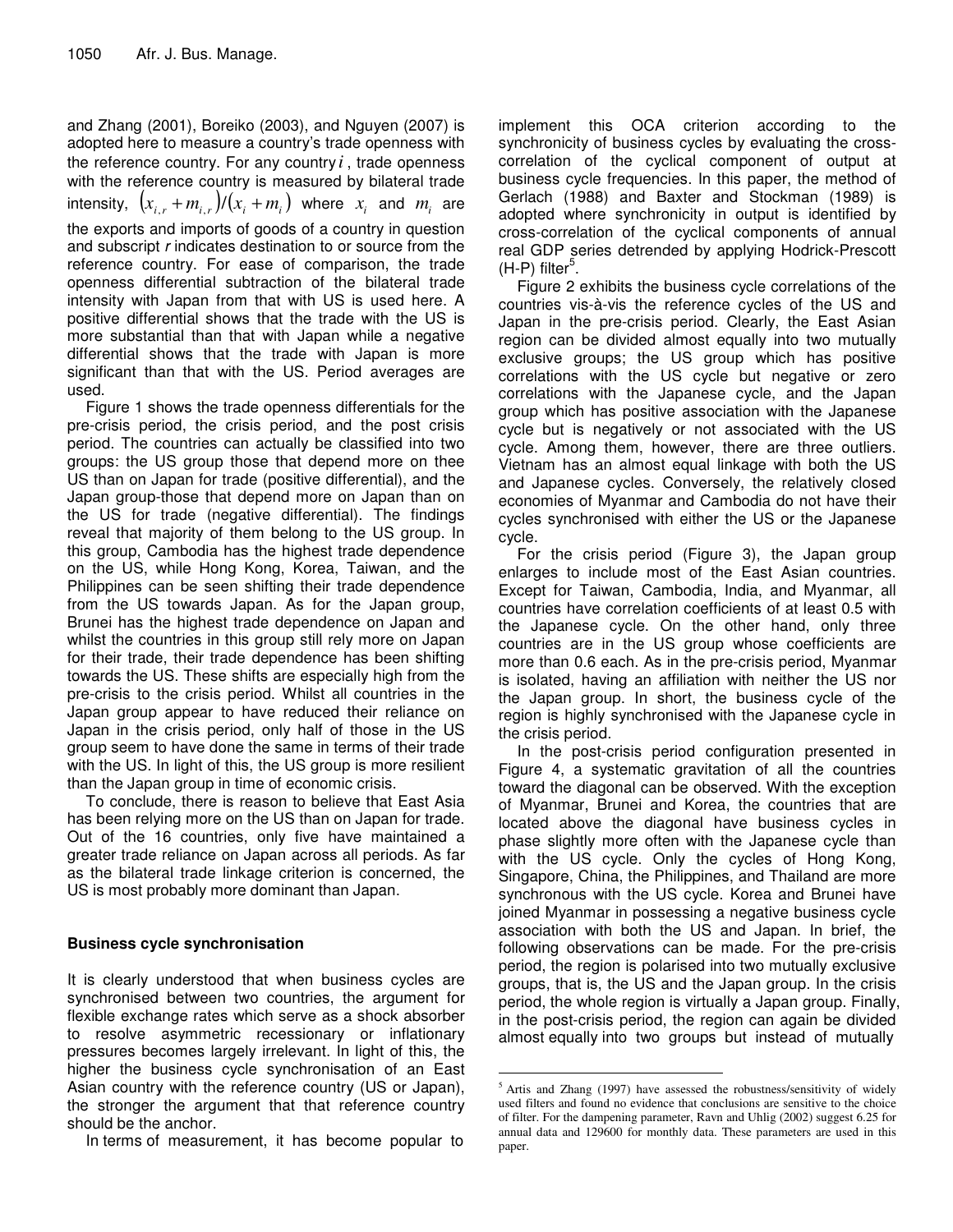

**Figure 1.** Trade openness differential. Source: See Appendix for data description.



**Figure 2.** Contemporaneous correlations in the pre-crisis period. Source: See Appendix for data description.



**Figure 3.** Contemporaneous correlations in the crisis period. Source: See Appendix for data description.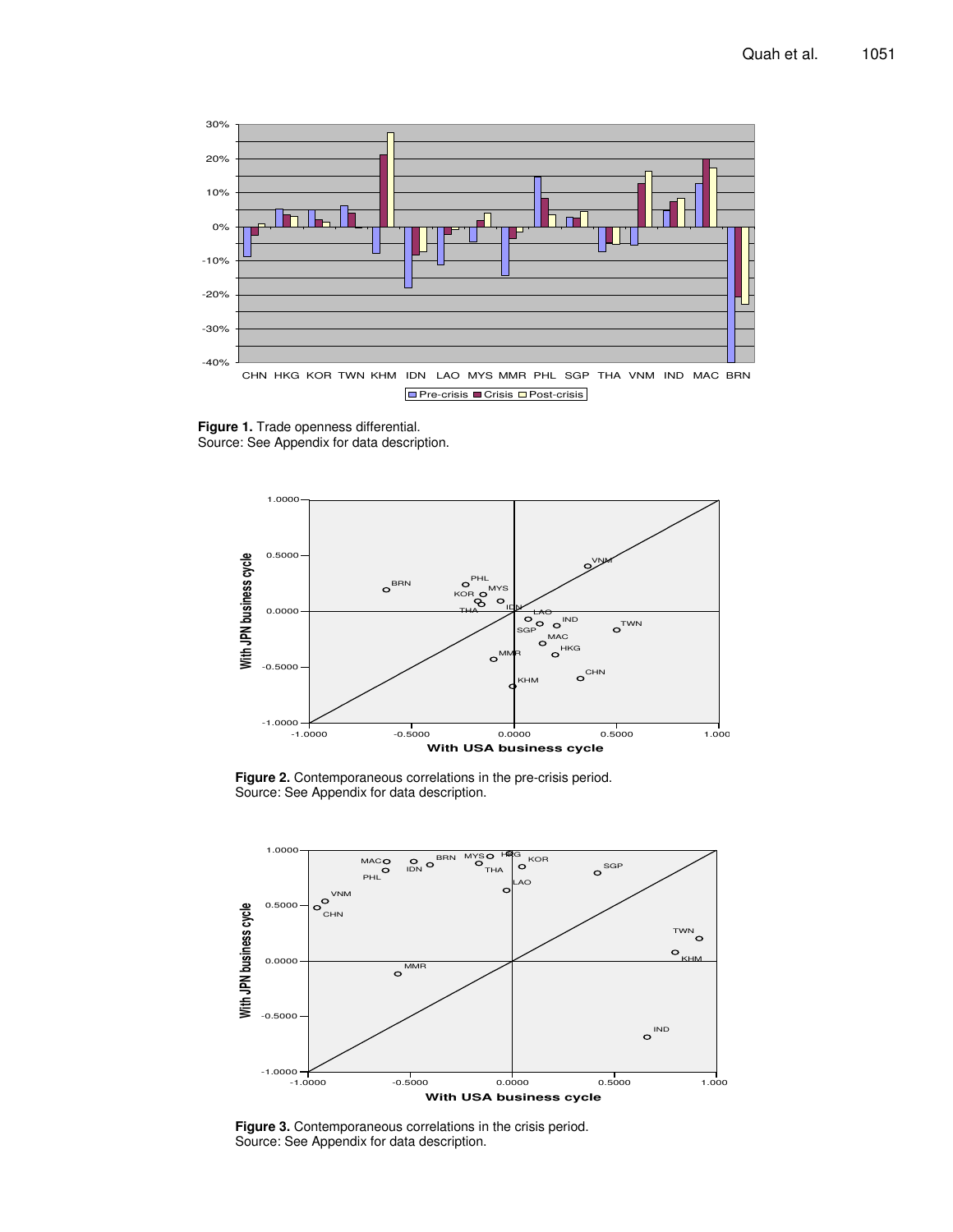

**Figure 4.** Contemporaneous correlations in the post-crisis period. Source: See Appendix for data description.

exclusive groups, akin to those in the pre-crisis period, the groups are now overlapping. To some extent, these countries have synchronised their business cycles to both the US and Japanese cycles. Considering the post-crisis period as most relevant for this study, the US and Japan could be equally significant to the region with respect to business cycle synchronisation.

#### **Exchange rate volatility**

Real exchange rate variability is a good indicator of synchronicity of economic forces between countries. The level of a country's need for real exchange rate changes is an important determining factor for joining a monetary union because real exchange rate changes are clearly measurable and automatically give the appropriate weights to the economic forces of which they are the result (Vaubel, 1978). These economic forces pertain to inflation rates, openness, economy size, prices, wage flexibility, factor mobility, commodity diversification, goods market integration, and fiscal integration (Tavlas, 1993). Artis and Zhang (1997) have suggested that low real exchange rate volatility might indicate absence of asymmetric shocks and presence of business cycle conformity that may strengthen the case for a currency area.

In this paper, volatility in real exchange rate is represented by the standard deviation of the log-difference of monthly real bilateral exchange rates against the reference country (US or Japan), where the deflator is relative consumer prices. For ease of comparison, the volatility differential is used - this is the difference in volatility in real exchange rates against the US dollar from that against the yen, as shown in Figure 5. A positive differential means that the volatility with the Japanese currency is more than against the US currency, and a

negative differential means that the volatility with the dollar is more than against the yen.

From Figure 5, except for Indonesia, the volatility differentials of all the countries are positive for all periods. This indicates that the real exchange rate movements of all the countries are more erratic against the yen than against the dollar, with the exchange rates of Hong Kong, Vietnam, and Macau being the most volatile vis-à-vis the Japanese currency. Distinctive groupings can be identified. Looking at the pre-crisis and post-crisis periods, the countries can be neatly divided into two groups. The first group consists of Korea, Taiwan, Indonesia, the Philippines, Singapore, Thailand, Macau, and Brunei, which all exhibit a relative fall in exchange rate volatility with the yen. In contrast, the other group of countries shows a relative rise in volatility against the yen. Interestingly, between the two changes, the relative reduction is more substantial than the relative increase. As for the crisis period, half of the countries have their relative exchange rate volatility with Japan reduced.<sup>6</sup>

#### **Inflation convergence**

The traditional OCA literature originated during the era of 'fix-price' economics, so introducing inflation convergence as a criterion could be regarded simply as an appropriate normalisation (Artis and Zhang, 2001). Since similar inflation rates result from similarities in monetary and fiscal policy stance and economic structure, the cost of joining a currency area is presumably low when inflation rates are similar across members (Nguyen, 2007).

 $6$  It is not surprising to note that the volatility differentials in the crisis period are lower for countries that are affected by the financial crisis, namely Korea, Malaysia, Thailand, the Philippines, and Indonesia since their exchange rates against the dollar fluctuated more in the crisis period than in other periods.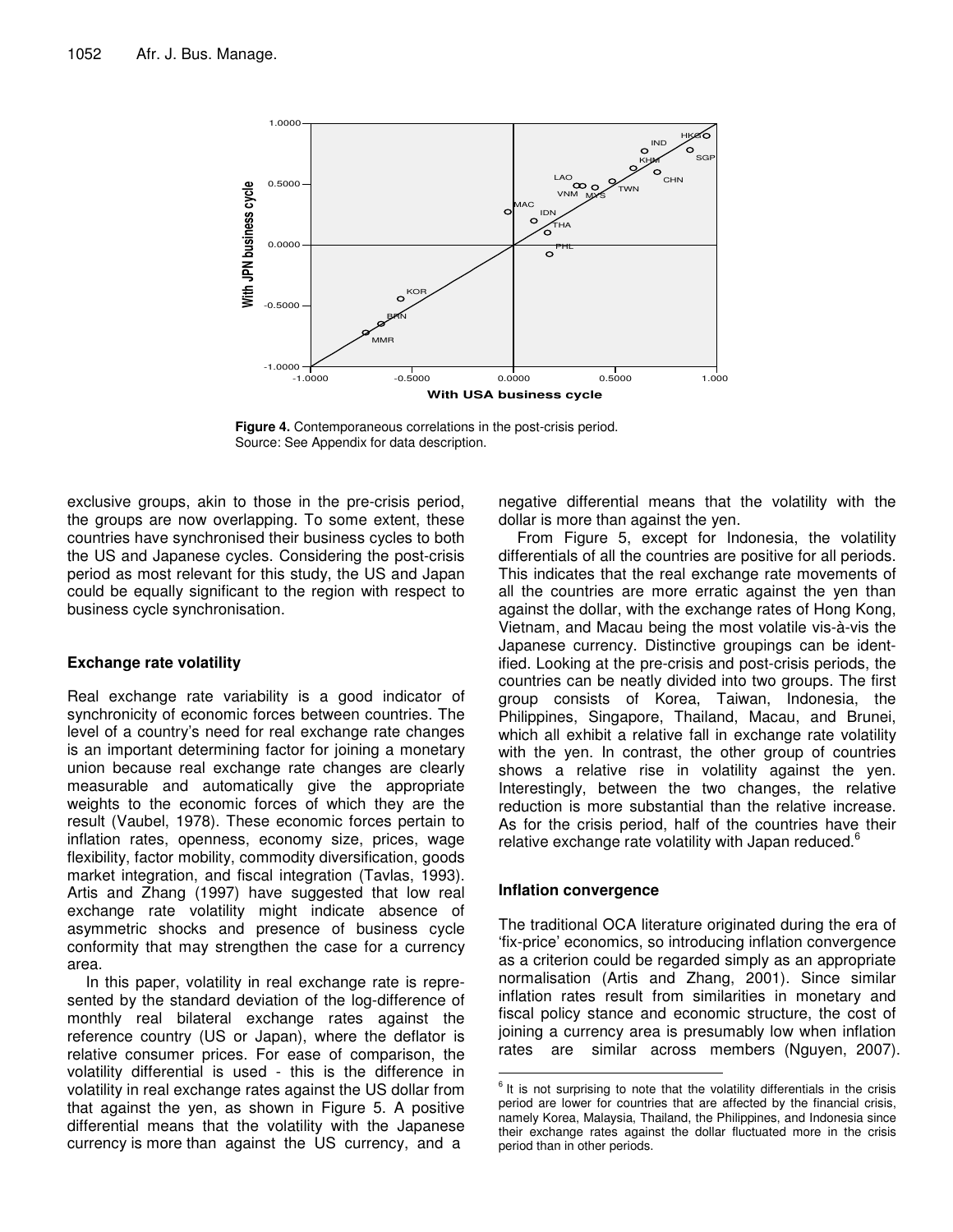

**Figure 5.** Volatility differential. Source: See Appendix for data description.



**Figure 6.** Difference of Inflation Differentials (DID). Source: See Appendix for data description.

Moreover, convergence of inflation rates, both actual and political, is the central theme of the Maastricht Treaty criteria and a prerequisite prior to accession into the EMU.

This criterion is measured by the absolute inflation differential,  $|x_i - x_r|$  where  $x_i$  and  $x_r$  is the rate of inflation in country *i* and the reference country, the US or Japan, respectively. Absolute value is used since the magnitude is of concern here. <sup>7</sup> Differentials are averaged over relevant period-the smaller the differential, the higher the inflation convergence. For convenience, the difference of inflation differential (DID)-deduction of inflation differential with the US from that with Japan is

computed (Figure 6). A positive DID implies that the inflation convergence with the US is higher than that with Japan and a negative DID means that the inflation convergence with Japan is higher than that with the US.

At first glance, most of the countries have at least two periods with a positive DID. This shows that in general, the inflation rates of these countries are more aligned with the US inflation rate than with the Japanese rate. However, among those countries whose inflation rates are more similar to the US rate, China and Macau have their relative inflation differentials with the US increased significantly. At the same time, among the minority whose inflation rates are more aligned with the Japanese rate, Hong Kong and Singapore have their relative differentials with Japan increased marginally.

In the crisis period, almost all inflation rates have either become more similar with the Japanese rate or more dissimilar with the US. Even so, those that are more aligned with the US are resilient-their alignments with US rates have rebounded to higher levels after a significant fall in the crisis period.

## **Real interest rate synchronisation**

Though not listed as one of the criteria based on the traditional OCA theory (Tavlas, 1993), this factor is indicated by a 'revealed preference' argument (Artis and Zhang, 2001). In fact, if the monetary policy of an OCA candidate country historically has differed little from that of the reference country, the cost of relinquishing monetary independence is accordingly low, so that synchronisation in real interest rates may be interpreted as an indicator of coordination in monetary policy. It is measured by the cross-correlation of the real interest rate cycle of a country with that of the reference country. Detrending is accomplished by applying the H-P filter as in the synchronisation in the business cycle criterion. The more synchronised the real interest rate cycle to that of the reference country, the more coordinated the monetary policy with that country.

Figure 7 shows the cross-correlation of the real interest rate of each country<sup>8</sup> with the US and with the Japanese real interest rate in the pre-crisis period. The majority of the countries are located at the corner of the lower-right quadrant, implying very high positive affiliation with the US cycle but very high negative association with the Japan.

A small grouping-Thailand, Laos, Vietnam, Indonesia, and Cambodia are situated at the upper-left quadrant, indicating high positive real interest rate linkage with Japan but extreme negative real interest rate association with the US. In this pre-crisis period, the region is polarised into mutually exclusive US or Japan groups.

In the crisis period (Figure 8), the region is still divided into mutually exclusive groups, but the composition of the

 $<sup>7</sup>$  In Artis and Zhang (2001), absolute value is not used. In a recent</sup> correspondence with Artis, however, he indicated that the absolute value may be a better option to avoid the problem of cancellation of values of the opposite sign.

<sup>&</sup>lt;sup>8</sup>For pre-crisis period, Brunei is not included due to unavailability of data.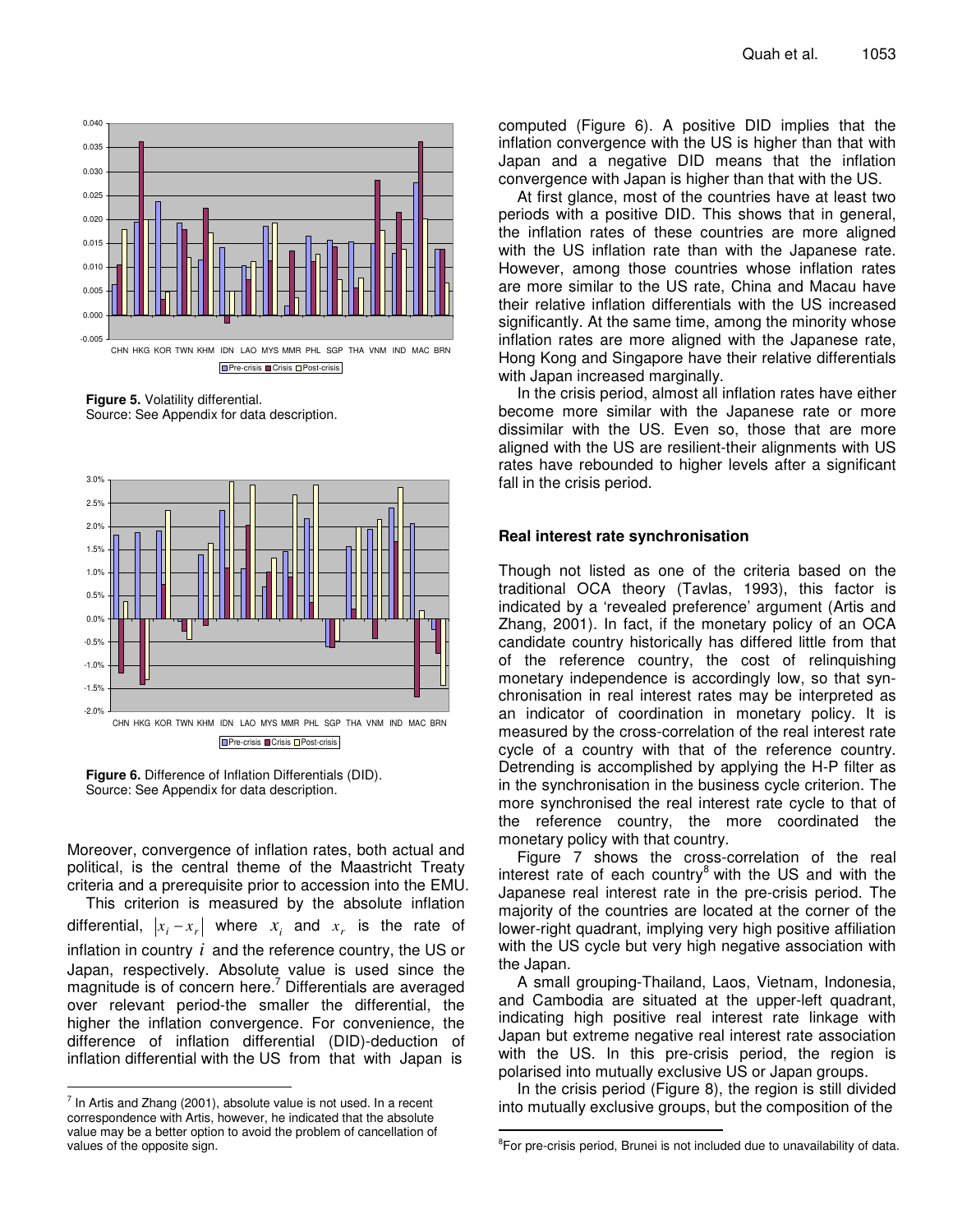

**Figure 7.** Contemporaneous correlations in the pre-crisis period. Source: See Appendix for data description.



**Figure 8.** Contemporaneous correlations in the crisis period. Source: See Appendix for data description.

groups has changed. The group that is more aligned with the US has shrunk from 10 - 8 countries whereas the Japan group has enlarged from 5 - 7 countries. Noticeably, only Taiwan has partial positive linkage with both US and Japan whilst Laos is the only outlier with negative linkage with both the US and Japan. In Figure 9, the picture is totally different. For the post-crisis period, the Japan group almost encompasses the whole of East Asia. Real interest rate synchronisation of the countries in this group are highly positively linked to Japan but are



**Figure 9:** Contemporaneous correlations in the post-crisis period.

Source: See Appendix for data description.

highly negatively affiliated with the US. In all, only three countries, Myanmar, Laos, and Korea remain in the US group. The region's monetary policy on the whole is most probably coordinated with the Japanese policy.

Throughout the three periods, the region's monetary policy seems to have shifted its synchronisation from the US monetary policy to the Japanese one. Rather surprisingly then, when real interest rate synchronisation is considered, Japan would appear to be the more appropriate anchor country.

Even though in practice Hong Kong adopts a currency board system which effectively fixes its currency against the U.S. dollar and Macau closely ties its Pataca to the Hong Kong dollar, these two countries belong to the Japan group for the crisis and the post-crisis period. This suggests that inflation differentials appear to have influenced the real interest rate for these two territories during these two periods. As shown in Figure 6, their inflation rates have become more aligned with the Japanese rate since the crisis period.

#### **SUMMARY**

To summarise the results obtained above, a score is assigned depending on the variable value measuring a criterion. The scales are shown in Table A2 and the corresponding scores are shown in Table A3 in Appendix. For each country, scores are averaged over all criteria by period. A score above 3 indicates a closer alignment with the US whilst a score below 3 corresponds to a closer alignment with Japan. The scorecard is shown in Table 1. Under 'equal weights' in Table 1, out of 16 countries, the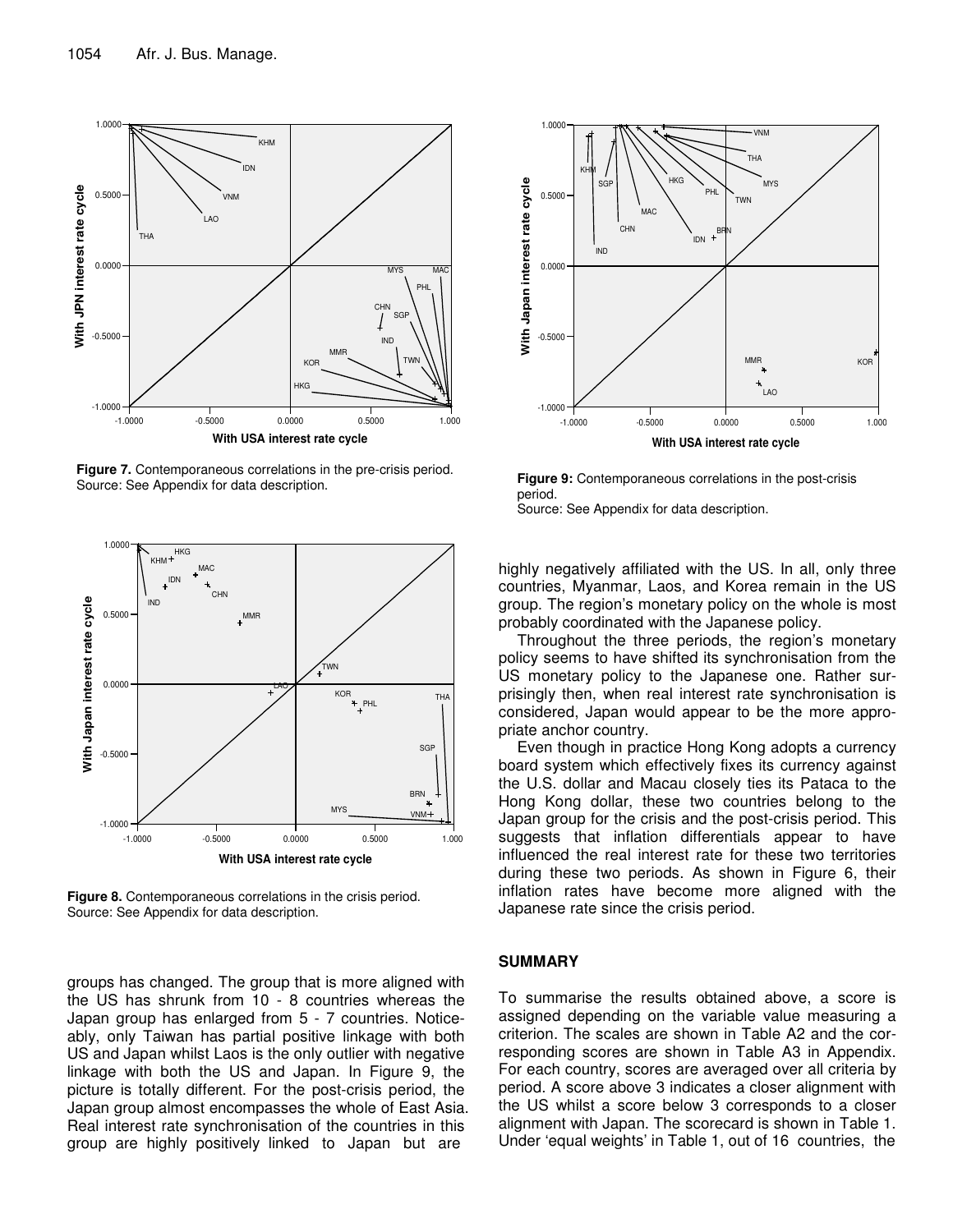|            |                   | Equal weights |                    | <b>Unequal weights</b> |         |                    |  |  |  |  |
|------------|-------------------|---------------|--------------------|------------------------|---------|--------------------|--|--|--|--|
|            | <b>Pre-crisis</b> | <b>Crisis</b> | <b>Post-crisis</b> | <b>Pre-crisis</b>      | Crisis  | <b>Post-crisis</b> |  |  |  |  |
| <b>CHN</b> | $4.20*$           | 2.40          | $3.00**$           | $3.67*$                | 2.44    | $3.00**$           |  |  |  |  |
| HKG        | $4.20*$           | 2.40          | $3.00**$           | $3.89*$                | 2.44    | 2.78               |  |  |  |  |
| <b>KOR</b> | $3.60*$           | $3.20*$       | $3.20*$            | $3.56*$                | $3.11*$ | $3.56*$            |  |  |  |  |
| TWN        | $4.20*$           | $3.60*$       | 2.60               | $3.89*$                | $3.33*$ | 2.78               |  |  |  |  |
| <b>KHM</b> | 2.20              | $3.60*$       | $3.20*$            | 2.56                   | $3.78*$ | $3.78*$            |  |  |  |  |
| <b>IDN</b> | 2.40              | 2.20          | 2.60               | 2.67                   | 2.56    | $3.00**$           |  |  |  |  |
| LAO        | $3.00**$          | 2.40          | $3.80*$            | 2.78                   | $3.11*$ | $3.89*$            |  |  |  |  |
| <b>MYS</b> | $3.20*$           | $3.40*$       | 2.80               | $3.11*$                | $3.44*$ | $3.11*$            |  |  |  |  |
| MMR        | 2.60              | 2.20          | $3.20*$            | 2.56                   | 2.56    | $3.56*$            |  |  |  |  |
| PHL        | $4.00*$           | $3.40*$       | $3.60*$            | $4.44*$                | $3.44*$ | $3.78*$            |  |  |  |  |
| SGP        | $4.00*$           | $3.40*$       | 2.80               | $3.56*$                | $3.22*$ | 2.89               |  |  |  |  |
| <b>THA</b> | 2.40              | 2.80          | $3.00**$           | 2.67                   | 2.67    | $3.22*$            |  |  |  |  |
| <b>VNM</b> | $3.00**$          | $3.80*$       | $3.40*$            | $3.22*$                | $3.89*$ | $4.11*$            |  |  |  |  |
| <b>IND</b> | $4.40*$           | $3.80*$       | $3.20*$            | $4.22*$                | $3.89*$ | $3.78*$            |  |  |  |  |
| <b>MAC</b> | $5.00*$           | 2.80          | $3.00**$           | $5.00*$                | $3.11*$ | $3.44*$            |  |  |  |  |
| <b>BRN</b> | 1.75              | 2.00          | 1.20               | 1.22                   | 1.56    | 1.11               |  |  |  |  |

|  | Table 1. Scorecard. |
|--|---------------------|
|--|---------------------|

Note: \*US is more appropriate than Japan, \*\*Either US and Japan might be appropriate. Source: Authors' calculations.

US is the most appropriate anchor in the pre-crisis period with nine countries being more aligned with its monetary policy, and two being suited to either the US or Japan, equal appropriateness in the crisis period, but during the post-crisis period the US appears to be slightly better suited as a monetary anchor for the region. Obviously these results vary by country, for example, Indonesia's economic performance, is consistently more closely associated with Japan through all periods whereas the Philippines is consistently more closely associated with the US. The above results are obtained when the variables are weighted equally. However, as suggested by Artis and Zhang (2001), it is instructive to weight the 'benefit' criterion (trade openness) equally with the sum of the three 'cost' criteria (business cycle synchronisation, real exchange rate volatility, and interest rate cycle synchronisation) and the normalising criterion (inflation convergence). The results with the explicit weighting are shown under the 'unequal weights' column in Table 1. With this weighting scheme, the US's suitability as a monetary anchor is enhanced.

#### **Conclusion**

Out of the five reference-dependent criteria, it appears that for the South East Asian countries the US is a more appropriate monetary anchor than Japan for trade openness, real exchange rate volatility, and inflation convergence; while for business cycle synchronisation the US and Japan would both be suitable candidates, but for real interest rate synchronisation Japan appears to be

the most appropriate monetary anchor. In light of these findings, the US appears to be a more suitable anchor country for monetary policy.

The results support Kwan's (1998) and Shirono's (2009) findings which indicate the lack of economic rationale for the formation of a yen bloc in the East Asian region. As Krugman (2009) states, this continued close association with the US economy might stem from the fact that many East Asian countries, (particularly China) are still locked in a "dollar trap" and cannot easily shift their reserve assets from the dollar to other currencies even in the wake of the global financial crisis.

# **ACKNOWLEDGEMENTS**

The authors are especially grateful to Jim Lee (Texas A and M University) for his comments and William Smith for proofreading.

#### **REFERENCES**

- Artis M, Zhang W (1997). 'International Business Cycles and the ERM: Artis M, Zhang W (2001). 'Core and Periphery in EMU: A Cluster Analysis', Econ. Issues, 6: 39-60.
- Baxter M, Stockman AC (1989). 'Business Cycles and the Exchangerate Regime', J. Monet. Econ., 27: 377-400.
- Bayoumi T, Eichengreen B (1997). 'Ever Closer to Heaven? An Optimum-currency-area Index for European Countries', Euro. Econ. Rev., 41: 761-770.
- Boreiko D (2003). 'EMU and Accession Countries: Fuzzy Cluster Analysis of Membership', Int. J. Fin. Econ., 8: 309-325.
- Bowman C (2005). 'Yen Bloc or Koala Bloc? Currency Relationships after the East Asian Crisis', Jpn. World Econ., 17: 83-96.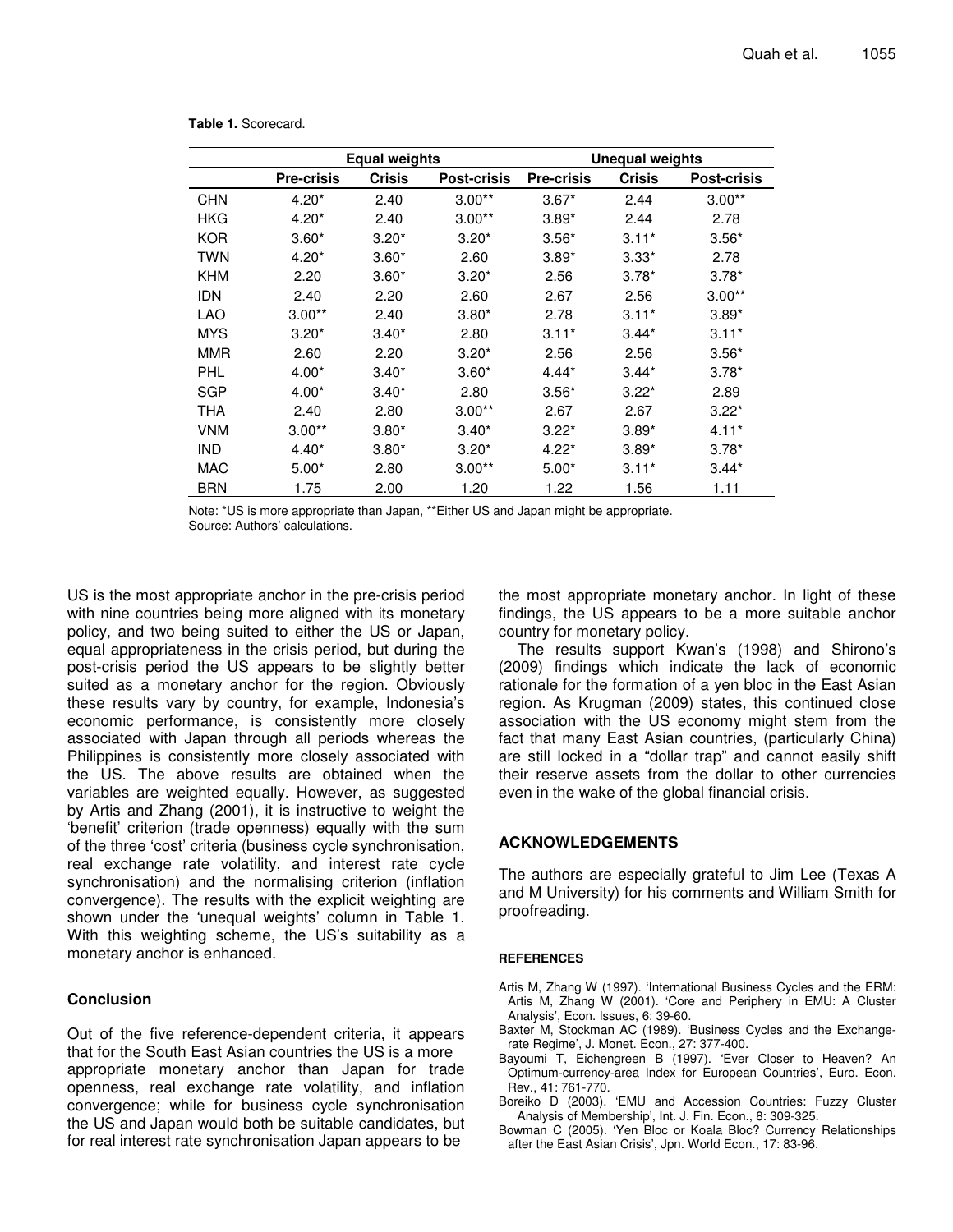- Chow H K, Kim YB, Sun W (2007). 'Characterising Exchange Rate Policy in East Asia: A Reconsideration', J. Asian Econ., 18: 448-465.
- Crowley PM, Quah CH (2009). 'A single currency for Asia? Evaluation and comparison using hierarchical and model-based cluster analysis', paper presented at European Union Studies Association 11th Biennial International Conference. Marina Del Rey, California.
- Dutta M (2000). 'The Euro and European Union: Monetary and Economic Cooperation in the Asia-Pacific Region', J. Asian Econ., 11: 65-88.
- Edison H, Melvin M (1990). 'The Determinants and Implications of the Choice of an Exchange Rate Regime', in W. S. Haraf and T. D. Willett (eds.), Monetary Policy for a Volatile Global Economy (Washington: AEI Press).
- Font-Vilalta M, Costa-Font J (2006). 'A Note on the Feasibility of a Monetary Area in the East Asia', Asia Europe, J. 4: 53-58.
- Frankel J, Wei SJ (1994). 'Yen Bloc or Dollar Bloc: Exchange Rate Policies of the East Asian Economies', in T. Ito and A. O. Krueger (eds.), Macroeconomic Linkages (Chicago: University of Chicago Press).
- Gerlach S (1988). 'World Business Cycles under Fixed and Flexible Exchange Rates', J. Money, Credit and Banking, 20: 621-632.
- Hefeker C, Nabor AA (2005). 'China's Role in East-Asian Monetary Integration', Int. J. Finance Econ., 10: 157-166.
- Ibrahim S (2008). 'A Study of Optimum Currency Area in East Asia: a Cluster Analysis', J. Econ. Integration, 23: 765-790.
- Kenen P (1969). 'A Theory of Optimum Currency Areas: An Eclectic View', in R. A. Mundell and A. K. Swoboda (eds.), Monetary Problems of the International Economy (Chicago: University of Chicago Press).
- Krugman P (1990). 'Policy Problems of a Monetary Union', in P. de Grauwe and L. Papademos (eds.), The European Monetary System in the 1990s (Harlow: Longman).
- Kuroda H (2004). 'Transitional steps in the Road to a Single Currency in East Asia', paper presented at Conference on A Single Currency for East Asia–Lessons from Europe, Jeju, Korea.
- Kwack SY (2004). An Optimum Currency Area in East Asia: Feasibility, Coordination, and Leadership Role, J. Monet. Econ., 17: 271-291.
- Kwan CH (1998). 'The Theory of Optimum Currency Areas and the Possibility of Forming a Yen Bloc in Asia', J. Asian Econ., 9: 555-580.
- Lim LK (2005). 'A Dollar or Yen Currency Union in East Asia?', Math. Comput. Simulation, 68: 509-518.
- McKinnon R (1963). 'Optimum Currency Areas', Am. Econ. Rev., 53: 717-725.
- McKinnon R, Schnabl G (2004). 'The Return to Soft Dollar Pegging in East Asia: Mitigating Conflicted Virtue', Int. Finance 7: 169–201.
- Mundell R (1961). 'A Theory of Optimum Currency Areas', Am. Econ. Rev. 51: 657-664.
- Mundell R (2003). 'Prospects for an Asian Currency Area', J. Asian Econ. 14: 1-10.
- Nguyen T (2007). 'East Asian Currency Area: A Fuzzy Clustering Analysis of Homogeneity', Development and Policies Research Center Working Paper No. 10, DPRC, Vietnam.
- Rogoff K (2005). 'Fiscal Conservatism, Exchange Rate Flexibility, and the Next Generation of Debt Crises', Cato J., 25: 33-39.
- Shirono K (2009). 'Yen bloc or yuan bloc: An analysis of currency arrangements in East Asia', IMF Working Paper No. 09/03, IMF, Washington D. C.
- Swofford J (2008). 'Tests of Microeconomic Foundations of Asian Common Currency Areas', J. Asian Econ., 19: 254-258.
- Tavlas G (1993). 'The "New" Theory of Optimum Currency Areas', World Econ., 16: 663-685.
- The China Post (2008). 'NT\$-RMB Exchange Begins Islandwide'. The http://www.chinapost.com.tw/taiwan/ %20business/2008/06/30/163242/ NT%24%2DR MB%2Dexchange.htm.
- Vaubel R (1978). Strategies for Currency Unification (Tubingen: J. C. B. Mohr).
- Krugman P (2009). 'China's Dollar Trap', New York Times, April 3, downloaded from http://www.nytimes.com/2009/04/03/opinion/03krugman.html?\_r=1. Is there a European Business Cycle?'. Int. J. Finance Econ., 2: 1-16.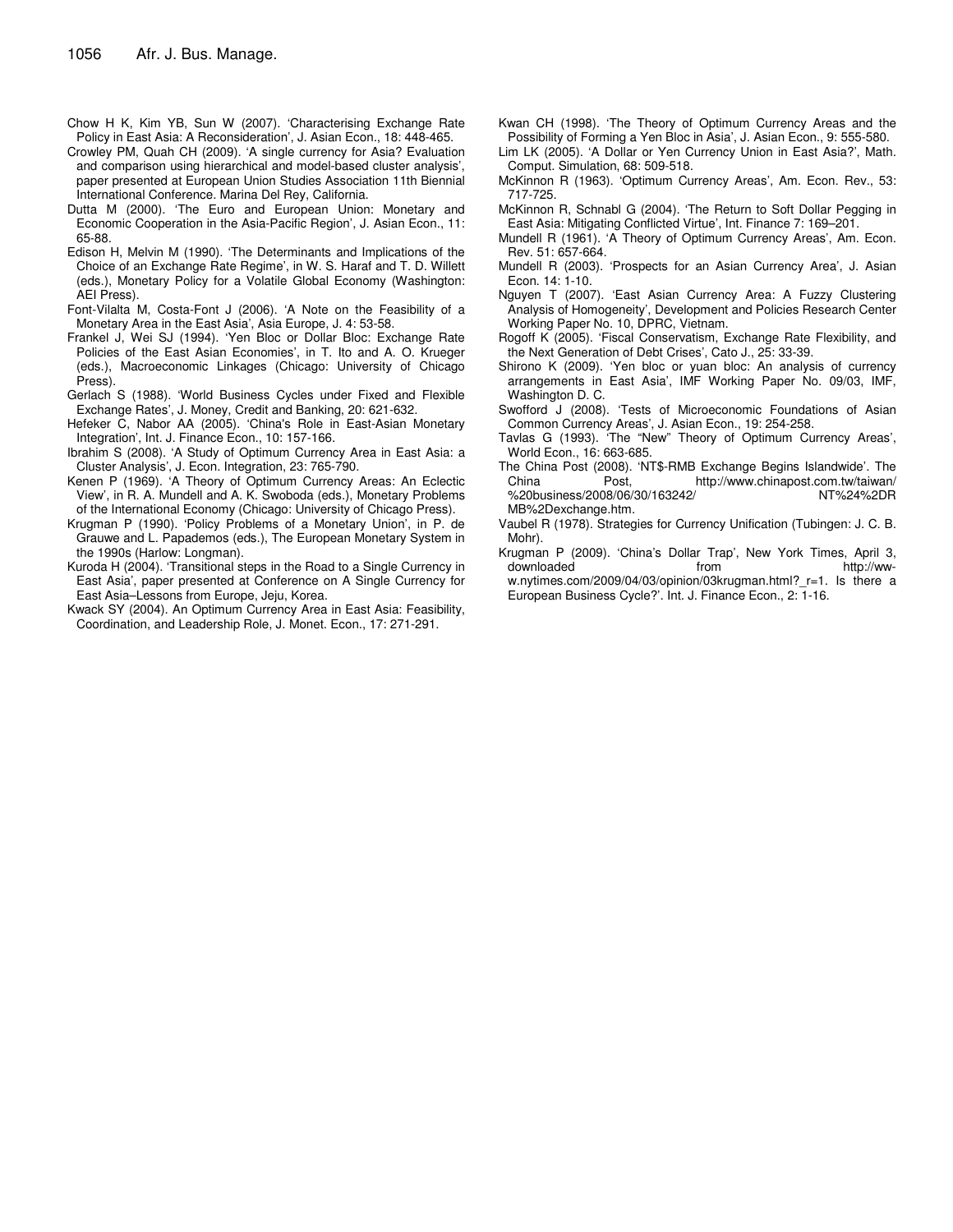## **APPENDIX**

**Table A1.** Data definitions and sources<sup>1</sup>.

| Country              | Code       | Trade <sup>2</sup> | GDP,<br>GDP deflator <sup>3</sup> | Exchange rate <sup>4</sup> , CPI <sup>5</sup> | Interest rate  | Period <sup>6</sup> |
|----------------------|------------|--------------------|-----------------------------------|-----------------------------------------------|----------------|---------------------|
| China                | <b>CHN</b> | 81Q1-07Q4          | 81-06                             | 87:1-08:4                                     | Discount rate  | 92:6-08:3           |
| Hong Kong            | HKG        | 81Q1-07Q4          | 81-06                             | $81:1 - 08:3$                                 | Discount rate  | 92:6-08:3           |
| Korea                | KOR.       | 81Q1-07Q4          | $81 - 07$                         | $81:1 - 08:4$                                 | Discount rate  | 92:6-08:2           |
| Taiwan <sup>'</sup>  | <b>TWN</b> | 81-88, 89:1-07:12  | $81 - 07$                         | $81:1 - 08:4$                                 | Discount rate  | 92:6-08:6           |
| Cambodia             | <b>KHM</b> | 81Q1-07Q4          | 88-07                             | 94:10-07:12                                   | Lending rate   | 95:10-07:12         |
| Indonesia            | <b>IDN</b> | 81Q1-07Q4          | $81 - 07$                         | $81:1 - 08:4$                                 | Discount rate  | 92:6-08:3           |
| Laos                 | <b>LAO</b> | 81Q1-07Q4          | 82-07                             | 87:12-01:12, 03:5-08:3                        | Discount rate  | 92:6-08:3           |
| Malaysia             | <b>MYS</b> | 81Q1-07Q4          | $81 - 07$                         | $81:1 - 08:3$                                 | Interbank rate | 92:6-08:4           |
| Myanmar              | <b>MMR</b> | 81Q1-07Q4          | $81 - 03$                         | 81:1-07:12                                    | Discount rate  | 92:6-07:12          |
| Philippines          | <b>PHL</b> | 81Q1-07Q4          | 81-05                             | $81:1-08:4$                                   | Discount rate  | 92:6-08:4           |
| Singapore            | <b>SGP</b> | 81Q1-07Q4          | 81-06                             | $81:1 - 08:3$                                 | Interbank rate | 92:6-08:4           |
| Thailand             | <b>THA</b> | 81Q1-07Q4          | 81-07                             | $81:1 - 08:4$                                 | Discount rate  | 92:6-08:4           |
| Vietnam              | <b>VNM</b> | 81Q1-07Q4          | 90-07                             | $90:1 - 08:4$                                 | Discount rate  | 96:1-06:12          |
| India                | <b>IND</b> | 81Q1-07Q4          | $81 - 07$                         | $81:1 - 08:3$                                 | Discount rate  | 92:6-08:3           |
| Macau                | MAC        | 81Q1-07Q4          | 82-07                             | 88:1-08:3                                     | Interbank rate | 92:6-08:4           |
| <b>Brunei</b>        | <b>BRN</b> | 81Q1-07Q4          | $81 - 04$                         | $83:1 - 08:3^8$                               | Lending rate   | 98:1-08:3           |
| Japan                | <b>JPN</b> | n.a. <sup>9</sup>  | $81 - 07$                         | 81:1-08:4                                     | Discount rate  | 92:6-08:3           |
| <b>United States</b> | US         | n.a. <sup>9</sup>  | $81 - 07$                         | 81:1-08:4                                     | Discount rate  | 92:6-08:3           |

1. Series are from IMF-IFS database except stated otherwise.

2. Trade data are from IMF-DOTS database.

3. GDP for gross domestic product

4. Original exchange rate series are rates against the US dollar; exchange rates against the yen are derived assuming triangular arbitrage. Data range of exchange rate is tied to data range of CPI since CPI is needed to compute real exchange rate.

5. CPI for consumer price index. For China, Vietnam, and Brunei, CPIs are sourced from ILO-LABORSTA database whenever not available on IMF-IFS database. Cross-validation shows that both data are equal.

6. The following starting point is selected to cover most of the countries with the most similar range possible.

7. Taiwan data are sourced from Bureau of Foreign Trade, Directorate-General of Budget, Accounting, and Statistics (DGBAS) and central bank databases.

8. CPI data after 2005 are sourced from Department of Economic Planning and Development (DEPD) website, retrieved July 17, 2008, from http://www.depd.gov.bn/archive.html. Data should be consistent since data from IFS are sourced from DEPD as well. 9. n.a. for not applicable.

**Table A2.** Categorical scale for variables.

|                                                      | Case for anchor country  |                          |                                   |                               |                                     |                               |  |  |  |  |  |  |  |
|------------------------------------------------------|--------------------------|--------------------------|-----------------------------------|-------------------------------|-------------------------------------|-------------------------------|--|--|--|--|--|--|--|
| <b>Variable</b>                                      | Neither Japan<br>nor USA | <b>Strongly</b><br>Japan | <b>Moderately</b><br>Japan        | <b>Either Japan</b><br>or USA | <b>Moderately</b><br><b>USA</b>     | <b>Strongly</b><br><b>USA</b> |  |  |  |  |  |  |  |
| Score                                                | 0                        |                          | $\overline{c}$                    | 3                             | 4                                   | 5                             |  |  |  |  |  |  |  |
| Trade openness<br>differential, $\delta$             |                          | $\delta \le -10\%$       | $-10\% < \delta \le -5\%$         | $ \delta $ < 5%               | $5\% \leq \delta < 10\%$            | $\delta \geq 10\%$            |  |  |  |  |  |  |  |
| Cross-correlation with the<br>JPN/US business cycle: | $\Gamma_{IPN} \leq 0$ ,  | $\Gamma_{IPN} > 0$ ,     | $\Gamma_{JPN}, \Gamma_{USA} > 0,$ |                               | $\Gamma_{IPN}, \Gamma_{IISA} > 0$ , | $\Gamma_{IPN} \leq 0$ ,       |  |  |  |  |  |  |  |
| $\Gamma_{JPN}, \Gamma_{USA}$                         | $\Gamma_{USA} \leq 0$    | $\Gamma_{USA} \leq 0$    | $\Gamma_{JPN} > \Gamma_{USA}$     |                               | $\Gamma_{JPN} < \Gamma_{USA}$       | $\Gamma_{USA} > 0$            |  |  |  |  |  |  |  |
| Volatility differential, $\Delta$                    |                          | $\Delta \leq -.02$       | $-.02 < \Delta \le -.01$          | $ \Delta $ < .01              | $.01 \leq \Delta < .02$             | $\Delta \geq .02$             |  |  |  |  |  |  |  |
| Difference of inflation<br>differentials, DID        | $\overline{\phantom{a}}$ | $DID \le -2\%$           | $-2\% <$ DID $\le -1\%$           | $ DID $ < 1%                  | $1\% \leq DID < 2\%$                | $DID \geq 2\%$                |  |  |  |  |  |  |  |
| Cross-correlation with the<br>JPN/US interest rate:  | $P_{IPN} \leq 0$ ,       | $P_{IPN} > 0$ ,          | $P_{JPN}$ , $P_{USA} > 0$ ,       |                               | $P_{JPN}$ , $P_{USA} > 0$ ,         | $P_{JPN} \leq 0$ ,            |  |  |  |  |  |  |  |
| $P_{JPN}$ , $P_{USA}$                                | $P_{USA} \leq 0$         | $P_{USA} \leq 0$         | $P_{JPN} > P_{USA}$               |                               | $P_{JPN} < P_{USA}$                 | $P_{USA} > 0$                 |  |  |  |  |  |  |  |